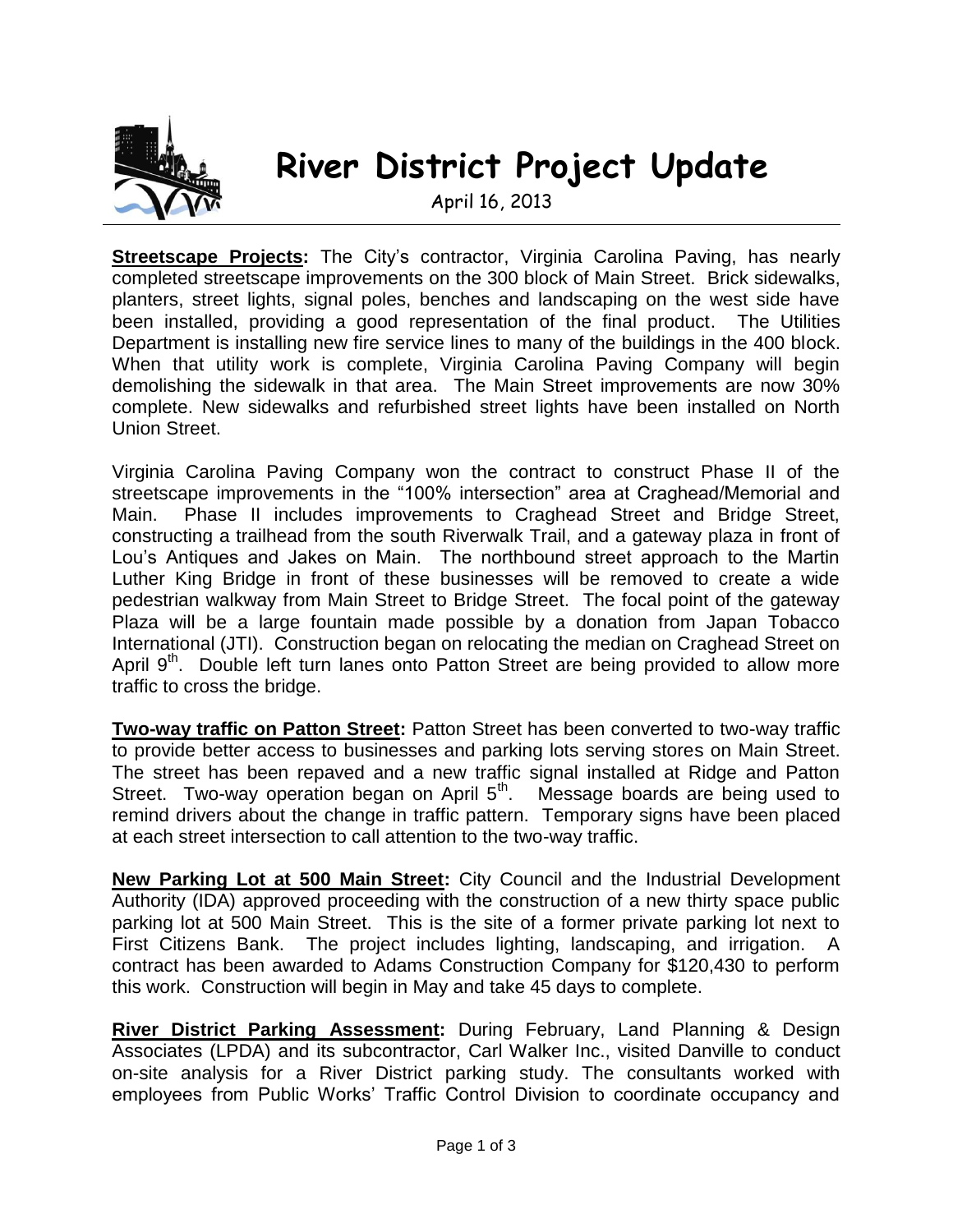turnover surveys of the study area. These methods have proven beneficial when gathering information on usage, demand and needs. The consultants also held a public forum, hosted meetings with River District and government stakeholders and solicited input through an online survey in order to gauge public perception of parking in the area. A final report is expected by the end of April.

**Riverwalk Trail Connection:** The city has received an enhancement grant from the Virginia Department of Transportation (VDOT) to connect the walking trails on the north and south side of the Dan River. A ten foot wide multiuse trail is planned to be constructed across the northbound lane of the Martin Luther King Bridge. The existing sidewalk on the downstream side will be widened to ten feet and separated from traffic by a concrete barrier. It will look similar to the multiuse trail on the Robertson Bridge. At the Riverside Drive intersection, traffic will still have separate left, though, and right lanes. The connection will extend from the trailhead and parking lot between the two bridges, across the Martin Luther King Bridge, and east along River Street before connecting to the north bank Riverwalk Trail. This project will include construction of restrooms on the south side. The city will share approximately 25% of the project cost and VDOT will contribute the remaining 75%. A bridge consultant engineer is being retained to design this project.

**Utilities Work:** Beginning in August 2012, Danville Utilities has worked to replace, relocate, and upgrade the utility facilities in the River District. Although with varying involvement, each of the utilities has completed major projects in advancing the revitalization effort. The Water & Gas Division has installed different combinations of water and gas service lines to 19 properties to date in the 300 and 400 blocks of Main Street. New service installations range from moving inside gas meters to the outside, to providing ready to connect domestic water, water fire lines, and gas services to potential multi-story occupancies. Similar installations for the 500 block are underway. When complete the Water & Gas Division will update utilities to 33 current and future occupancies.

The nDanville fiber optic infrastructure is being installed concurrently with the other utility upgrades being made on Main Street as part of the streetscape project. The 300 block was completed in March and work is underway in the 400 block and the 100% intersection. This will give every business along Main Street access to nDanville services and will help Economic Development attract new businesses to the River District.

While not directly associated with the River District Project, the Power & Light Division has been working on the downtown underground conversion project, which will benefit the revitalization effort. This conversion from overhead to underground will remove some unsightly overhead lines that presented code violations from the time of installation, update the facilities to more modern technology, and provide for a safer environment in the area. Not only will this project improve aesthetics it will also improve reliability in the downtown area.